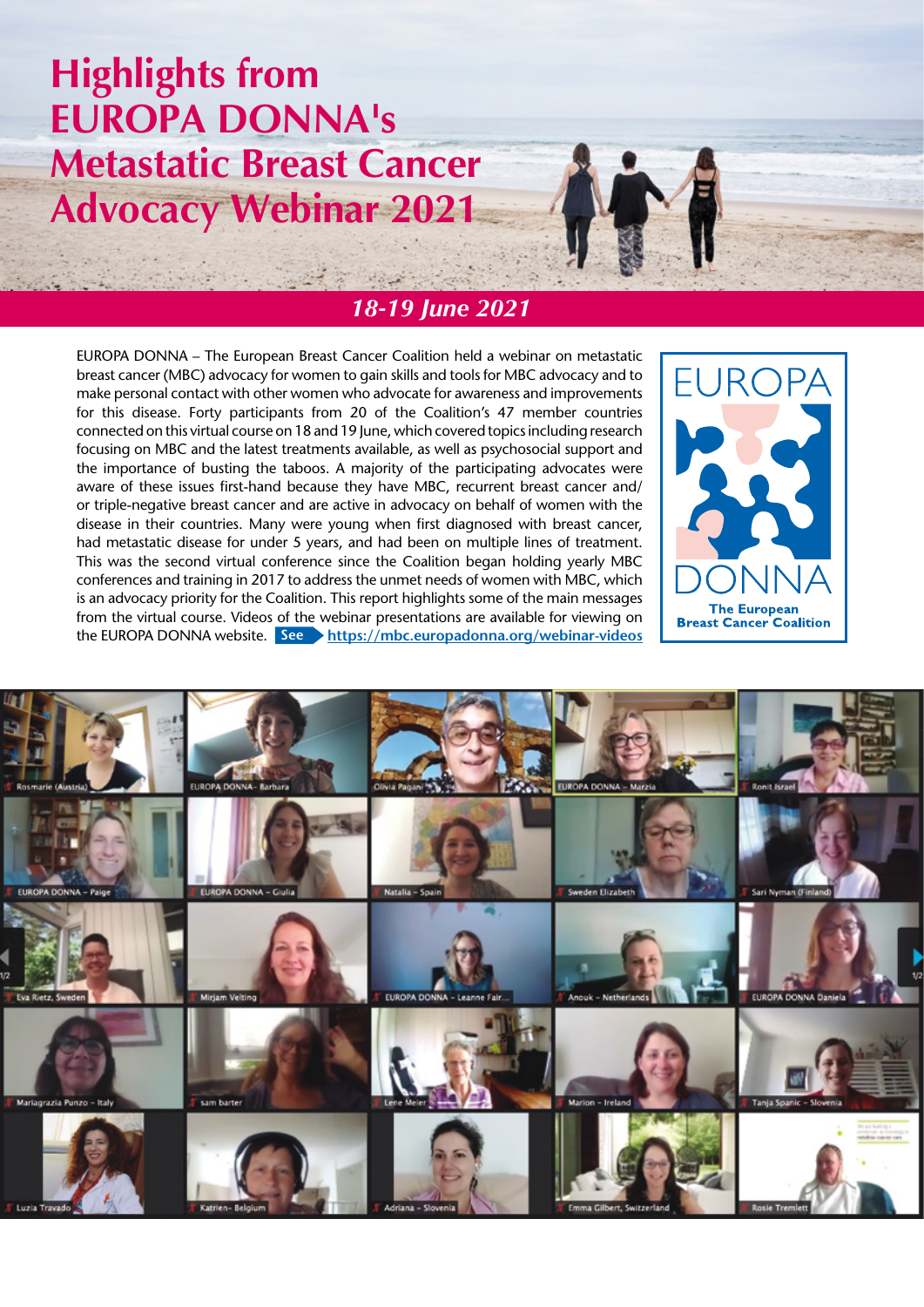#### **Update on treatment and research for MBC**

**Olivia Pagani**, Breast Cancer Programme coordinator for the European School of Oncology, brought the participants up to date on current treatment and research on treatment for MBC. She began with some encouraging data showing 5-year relative **survival rates after a diagnosis of MBC** of about 33% in 2011, compared with 15% about 30 years earlier. The best results are for **luminal A** cancers (ie, endocrine receptor-positive [ER+], HER2-negative). She said that while MBC is not curable it is treatable and that the goal of treatment is disease control or regression, prolongation of life, and improving symptoms and quality of life (QoL). Throughout, she cited the ESO-ESMO ABC5 guidelines, a key resource on MBC management. **See https://www.europadonna. org/wp-content/uploads/ABC-5-Consensus-Guidelines-for-ABC.pdf**



*Olivia Pagani*

#### *What's new in treatment?*

Dr Pagani described the recommended treatment approaches for the various MBC subtypes. She added that age – whether old or young – should not be the sole criterion for treatment choice. In addition to tumour status, treatment choice will be governed by a woman's **previous treatments**, extent and sites of the disease, and **access to therapies**. In **ER+ MBC**, endocrine therapy is the preferred first-line approach because it has fewer side effects than chemotherapy and is as effective. The exceptions are cases of **endocrine resistance** or a need for a fast response. Some recent encouraging long-term data show **overall survival (OS) benefits** with CDK4/6 inhibitors combined with fulvestrant in ER+ disease. In patients with PIK3CA mutations, a PIK3 inhibitor showed disease improvement but not a benefit for OS, suggesting a need to follow patients for a longer period of time. In patients needing chemotherapy, sequential single-agent treatment is preferred to **reduce side effects**. For HER2+ MBC, anti-HER2 therapy should be **offered early** to all patients, although the ideal duration is not known. Dr Pagani pointed to the importance of availability of this treatment and the relevance of **biosimilars** as a replacement option. For triple negative MBC (**TNMBC**) without BRCA mutations, chemotherapy recommendations should follow those for ER+ cancers. Carboplatin may be added to the treatment armamentarium in certain cases. There has been some promise with **immune-based therapy** in women whose tumours express PD1/PDL1. In cases of **BRCA** mutations, PARP inhibition showed a significant increase in progression-free survival (PFS) and QoL, but no improvement in OS to date. Dr Pagani added that all women should be tested for PI3K, if ER+, and BRCA mutations at MBC diagnosis because there are targeted inhibitors that are **effective and well tolerated**. Testing of the metastatic tumour is important because tumour characteristics (eg, ER, HER2 status) can change from primary disease. Broad **genetic testing**, while popular, is expensive and not clinically helpful at this time.

#### *What's new in research?*

Regarding research, Dr Pagani presented some key data on the quickly evolving area of treatment trials. In **ER+ MBC**, a new CDK4/6 inhibitor, dalpiciclib, has shown a 55% increase in PFS over the placebo comparator. Oral selective oestrogen receptor degraders (SERDs) are also in early-stage development. In **HER2+** disease early results with a tyrosine kinase inhibitor (pyrotinib) are encouraging. There are also favourable OS data for **omission of chemotherapy**. In TNMBC, results with a taxoid for taxane-resistant MBC have been disappointing.

**Dr Pagani added that the collaborative research into the COVID-19 vaccine and the wealth of public funding for that endeavour show what could be done with the right combination of private and public funding for treatment research. The pandemic has also highlighted new approaches that could speed up trials and make participation easier for patients, such as use of telemedicine and mobile apps for patientreported outcomes including adverse effects reporting. She also recommended advocating for funding of long-term extensions of clinical trials.**

# **Psychosocial support: Dealing with an MBC diagnosis**

Covering psychosocial support for women with MBC, **Luzia Travado**, a clinician and researcher in psycho-oncology at the Champalimaud Clinical Center in Portugal, described the psychological challenges of an MBC diagnosis, including distress, uncertainty, coping, and depression. A variety of psychological interventions have a **scientifically proven** 



*Luzia Travado*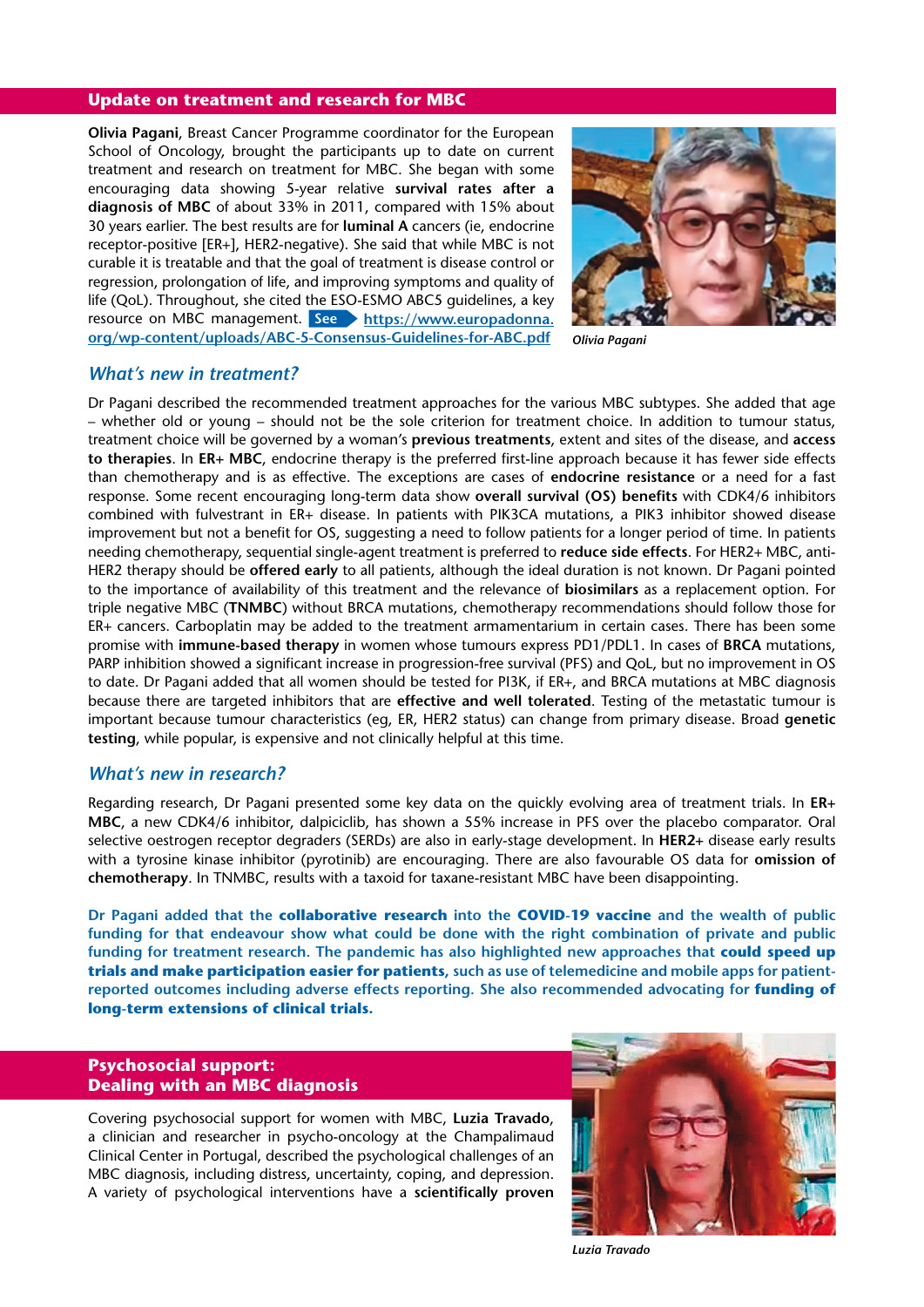**benefit** in reducing emotional distress, depression and anxiety, and in **improving quality of life**; these include psychoeducational interventions, individual psychotherapy, cognitive behavioural therapy (CBT), and group interventions. Supportive-expressive group therapy has also been shown to **increase survival** in women with MBC. Research also demonstrates the negative physiological effects of emotional distress on brain metabolism and inflammation, indicating that by addressing psychosocial needs there may be **benefits on overall outcome**. **She established that not only is there a clear need for psycho-oncological support, there is evidence for its benefit and recommended "hammering this home" at the policy level, as psychosocial care is not yet offered on a regular basis to cancer patients. Plus there is already policy to support this: The European Commission Initiative on Breast Cancer's quality assurance scheme requires specialist breast units to have a psycho-oncologist as part of the core team. The** *European Guide for Quality National Cancer Control Programmes* **contains a chapter dedicated to psychosocial oncology care that informs about how to integrate it into routine cancer treatment and care.**

#### **Case study: Best practice for MBC social support programmes**

Providing a case example of an MBC social support programme that is running successfully in the Netherlands, **Mirjam Velting**, of EUROPA DONNA Netherlands, described the **monthly discussion groups** set up for women with MBC to connect and learn from each other. This helps to fill important gaps in support so that women can **address their unique needs** with others in a similar situation, while taking the focus off of treatment. Via the organisation called "Borstkanker Vereniging" (The Breast Cancer Patient Organisation), the discussion groups are led by volunteer, **trained cancer coaches** in accessible walk-in centres, with three groups currently set up in three areas of the country. In



*Mirjam Velting*

normal times, they meet 10 times per year and cover such topics as loneliness; communicating with health care professionals, family and others; work issues; diet and exercise; and palliative care. The group is currently funded through member fees and donations, is **staffed by volunteers**, and has meeting spaces that are rent-free. They reach members through health-care provider referral, social media, and word of mouth. Due to the COVID-19 situation, the meetings will be partly online (6 meetings) and face-to-face, with the aim to have more groups in the future.

#### **Removing the taboo from MBC**

MBC advocates **Claudia Altmann-Pospischek** from Austria, and **Natalia Tomasa Irriguible** from Spain described their own awarenessawakening activities associated with MBC that could inspire other similar initiatives. Claudia describes her quest through Claudia's Cancer Challenge, her **blog and social media outlet,** as a woman with MBC and a resonating voice. She said that MBC is life-changing, but as it can be invisible to others, it is not well understood by the public. She outlined three key approaches to taboo-breaking through **building awareness, spreading information and creating a community**. She recommends building awareness by talking about MBC, advocating for new therapies, establishing official networks, and bringing women with MBC together because many voices are louder than one. It is important to have a message to share and be clear about improvements that can be made in the near future.

Also with first-hand experience with MBC, Natalia described the association "CMM cáncer de mama metastásico" **MBC advocacy group in Spain** that originated from a Facebook group. It aims to raise MBC visibility, promote research and to empower patients. She showed an **awareness video** created to challenge the taboos and break the silence around MBC. The group holds other awarenessraising activities through the media, and raises funds for research through social merchandising and events, and helps women find the **best clinical trials** for therapy.



*Claudia Altmann-Pospischek*



*Natalia Tomasa Irriguible*